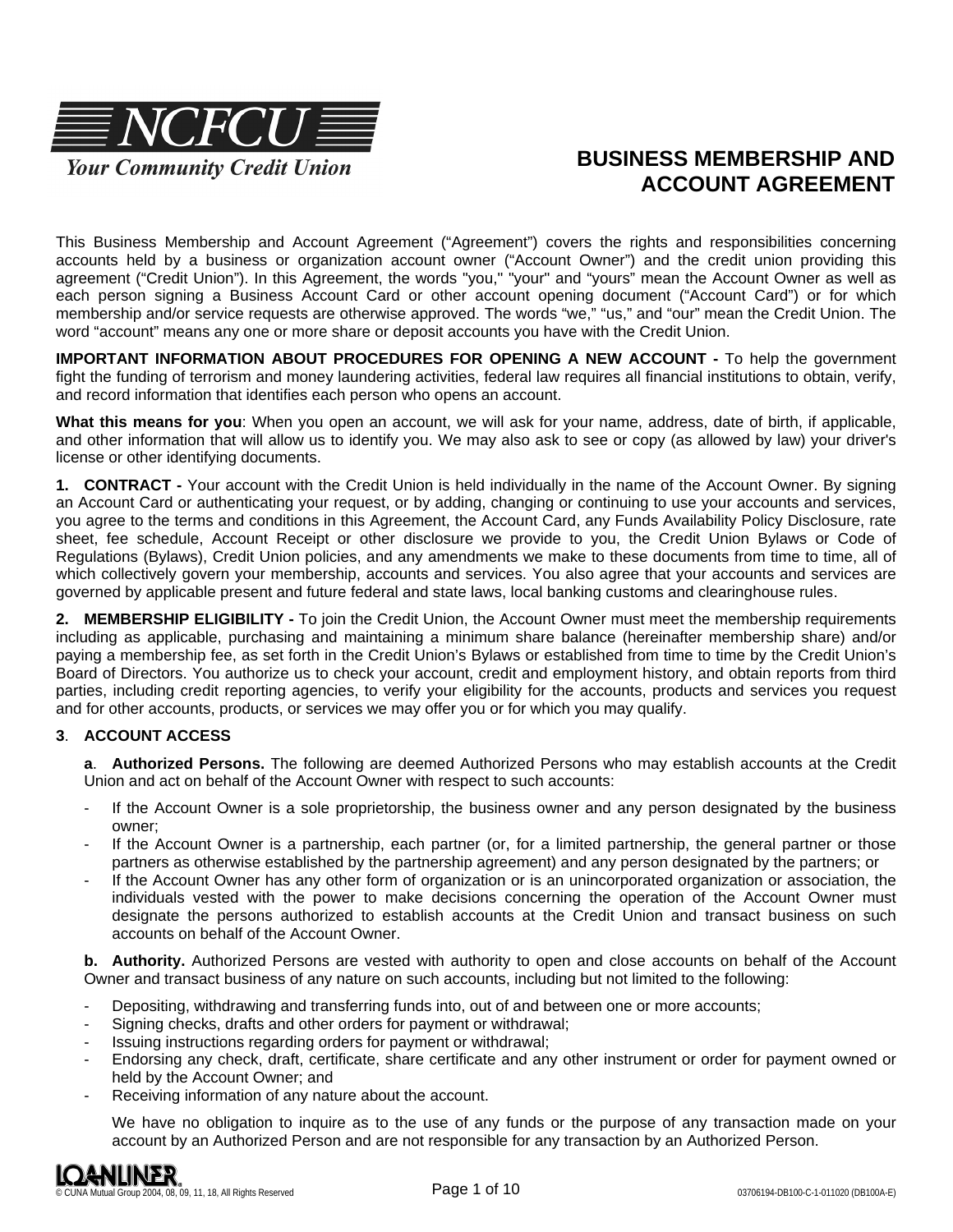We will not be liable for refusing to honor any item or instruction if we believe the signature is not genuine. It is your responsibility to provide us with specimen signatures of all Authorized Persons and to inform us immediately in writing of any changes. If you have authorized the use of a facsimile signature of any Authorized Person, we may honor any document that appears to bear the facsimile signature.

**c. Access Options.** You may access your account in any manner we permit including, for example, in person at one of our branch offices, at an ATM or point-of-sale device, or by mail, telephone, automatic transfer, internet access, or mobile application. Authorized Persons may execute additional agreements and documents we require to access, transact business on and otherwise exercise authority over your account. We may return as unpaid any check or draft drawn on a form we do not provide. Any losses, expenses or fees we incur as a result of handling such a check or draft will be charged to your account.

- **d. Cross-Account Transfers.** For Cross-Account transfers, you agree that:
- If a Personal Identification Number (PIN) or authorization code is required for an access option, any Authorized Person with the correct PIN or authorization code may make withdrawals or transfers from your savings, club, checking, certificates and/or money market accounts;
- Once initiated by any Authorized Person, all completed transfers to a third party's account are final; and
- We may cancel, at our discretion, any cross-account relationships you have authorized.

**e. Credit Union Examination.** We may disregard information on any check or draft, other than the signature of the drawer, the amount of the item and any magnetic encoding. You agree we do not fail to exercise ordinary care in paying an item solely because our procedures do not provide for sight examination of items.

**4. DEPOSIT OF FUNDS REQUIREMENTS -** Funds may be deposited to your accounts in any manner approved by the Credit Union and in accordance with any requirements set forth on our business account rate sheet and fee schedule. We have the right to refuse any deposit, limit the amount that may be offered for deposit, and return all or any part of a deposit. Deposits made by mail, at night depositories or other unstaffed facilities are not our responsibility until we receive them.

**a. Endorsements.** We may accept transfers, checks, drafts, and other items for deposit into any of your accounts if they are made payable to or to the order of the Account Owner, even if they are not endorsed. If an insurance, government, or other check or draft requires an endorsement, we may require that it be endorsed as set forth on the item. We may but are not required to accept, whether for cash or other value, checks, drafts, or items made payable to the Account Owner, provided such items are endorsed with an original or facsimile signature of an Authorized Person. Endorsements must be made on the back of the check or draft within 1½ inches from the top edge, although we may accept endorsements outside this space. However, any loss we incur due to a delay or processing error resulting from an irregular endorsement or other markings by you or any prior endorser will be your responsibility. If we offer a remote deposit capture service and you have been approved to use the service to make deposits to your account, you agree that, prior to transmitting check or draft images, you will restrictively endorse each original check or draft in accordance with any other agreement with us that governs this service. If a check, draft or other item that is payable to two or more persons is ambiguous as to whether it is payable to either or both, we may process the check, draft or item as though it is payable to either person.

**b. Collection of Items.** We act only as your agent, and we are not responsible for handling items for deposit or collection beyond the exercise of ordinary care. We are not liable for the loss of an item in transit or the negligence of any correspondent. Each correspondent will only be liable for its own negligence. We may send any item for collection. Items drawn on an institution located outside the United States are handled on a collection basis only. You waive any notice of nonpayment, dishonor, or protest regarding items we purchase or receive for credit or collection to your account. We reserve the right to pursue collection of previously dishonored items at any time, including giving a payor financial institution extra time beyond any midnight deadline limits.

**c. Restrictive Legends.** Some checks and drafts contain restrictive legends or similar limitations on the front of the item. Examples of restrictive legends include "two signatures required," "void after 60 days," and "not valid over \$500.00." We are not liable for payment of any check or draft contrary to a restrictive legend or other limitation contained in or on the item unless we have specifically agreed in writing to the restriction or limitation.

**d. Final Payment.** All items and Automated Clearinghouse (ACH) transfers credited to your account are provisional until we receive final payment. If final payment is not received, we may charge your account for the amount of such items and impose a return item fee on your account. Any collection fees we incur may also be charged to your account. We reserve the right to refuse or return any item or funds transfer.

**e. Direct Deposits.** We may offer direct deposit services, including preauthorized deposits (e.g. payroll checks, Social Security or retirement checks, or other government checks) or preauthorized transfers from other accounts. You must authorize direct deposits by completing a separate authorization document. You must notify us if you wish to cancel or change a direct deposit or preauthorized transfer. Any cancellation or change will become effective once we receive notice from you and have a reasonable period of time to act on your request. If we are required to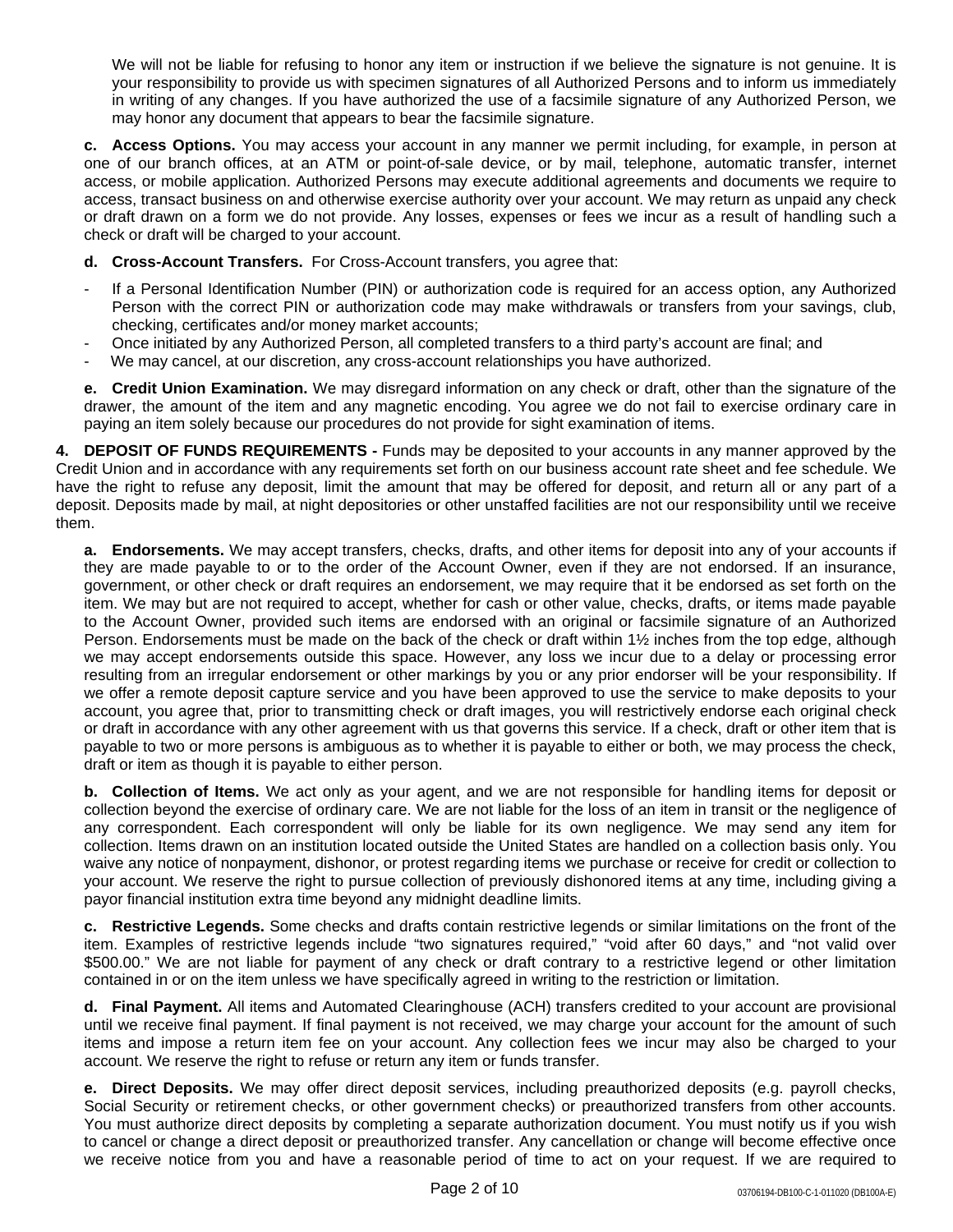reimburse a government agency for any benefit payment directly deposited into your account, we may deduct the amount returned from any of your accounts, unless prohibited by law. If your account is overdrawn, you authorize us to deduct the amount your account is overdrawn from any deposit, including deposits of government payments or benefits.

**f. Crediting of Deposits.** Deposits will be credited to your account on the day we consider them received as stated in our Funds Availability Policy Disclosure.

**5. FUNDS TRANSFERS -** Funds transfers we permit that are subject to Article 4A of the Uniform Commercial Code, including Automated Clearinghouse (ACH) credit transactions and wire transfers, will be subject to such provisions of the Uniform Commercial Code as enacted by the state where the main office of the Credit Union is located, except as otherwise provided in this Agreement. ACH transfers are subject to rules of the National Automated Clearinghouse Association (NACHA). If we execute requests for funds transfers by Fedwire, such transfers are subject to the Federal Reserve Board's Regulation J.

**a. Authorization for Transfers/Debiting of Accounts.** Any Authorized Person is authorized to make or order funds transfers to or from your account. We will debit your account for the amount of a funds transfer and will charge your account for any fees related to the transfer.

**b. Right to Refuse to Make Transfers/Limitation of Liability.** Unless we agree otherwise in writing, we reserve the right to refuse to execute any payment order to transfer funds to or from your account. We are not obligated to execute any payment order to transfer funds out of your account if the amount of the requested transfer plus applicable fees exceeds the available funds in your account. We are not liable for errors, delays, interruptions or transmission failures caused by third parties or circumstances beyond our control, including mechanical, electronic or equipment failure. In addition, we will not be liable for consequential, special, punitive or indirect loss or damage you may incur in connection with funds transfers to or from your account.

**c. No Notice Required.** We will not provide you with notice when funds transfers are credited to your account. You will receive notice of such credits on your account statements. You may contact us to determine whether a payment has been received.

**d. Interest Payments.** If we fail to properly execute a payment order and such action results in a delay in payment to you, applicable law requires that we pay you interest for the period of delay. Based on your account type, we will pay you such interest in the form of dividend or interest payments, whichever applies. You agree that the dividend or interest rate paid to you will be based on the lowest nominal dividend or interest rate we were paying on any account during that period.

**e. Provisional Credit for ACH Transactions.** We may provisionally credit your account for an ACH transfer before we receive final settlement. If we do not receive final settlement, we may reverse the provisional credit or require you to refund us the amount provisionally credited to your account, and the party originating the transfer will not be considered to have paid you.

**f. Payment Order Processing and Cut-off Times.** Payment orders we accept will be executed within a reasonable time of receipt. Unless we have agreed otherwise in writing, a payment order may not necessarily be executed on the date it is received or on a particular date you specify. Cut-off times may apply to the receipt, execution and processing of funds transfers, payment orders, cancellations, and amendments. Funds transfers, payment orders, cancellations, and amendments received after a cut-off time may be treated as having been received on the next funds transfer business day. Information about any cut-off times is available upon request. From time to time, we may need to temporarily suspend processing of a transaction for greater scrutiny of verification in accordance with applicable law. This action may affect settlement or availability of the transaction.

**g. Identifying Information.** If your payment order identifies the recipient and any financial institution by name and account or other identifying number, the Credit Union and any other financial institutions facilitating the transfer may rely strictly on the account or other identifying number, even if the number identifies a different person or financial institution.

**h. Amendments and Cancellations of Payment Orders.** Any Authorized Person may amend or cancel a payment order regardless of whether that person initiated the order. We may refuse requests to amend or cancel a payment order that we believe will expose the Credit Union to liability or loss. Any request to amend or cancel a payment order that we accept will be processed within a reasonable time after it is received. You agree to hold us harmless from and indemnify us for all losses and expenses resulting from any actual or attempted amendment or cancellation of a payment order.

**i. Security Procedures.** We may require you to follow a security procedure to execute, amend or cancel a payment order so that we may verify the authenticity of the order, amendment or cancellation. You agree that the security procedure established by separate agreement between you and the Credit Union is commercially reasonable. If you refuse to follow a commercially reasonable security procedure that we offer, you agree to be bound by any payment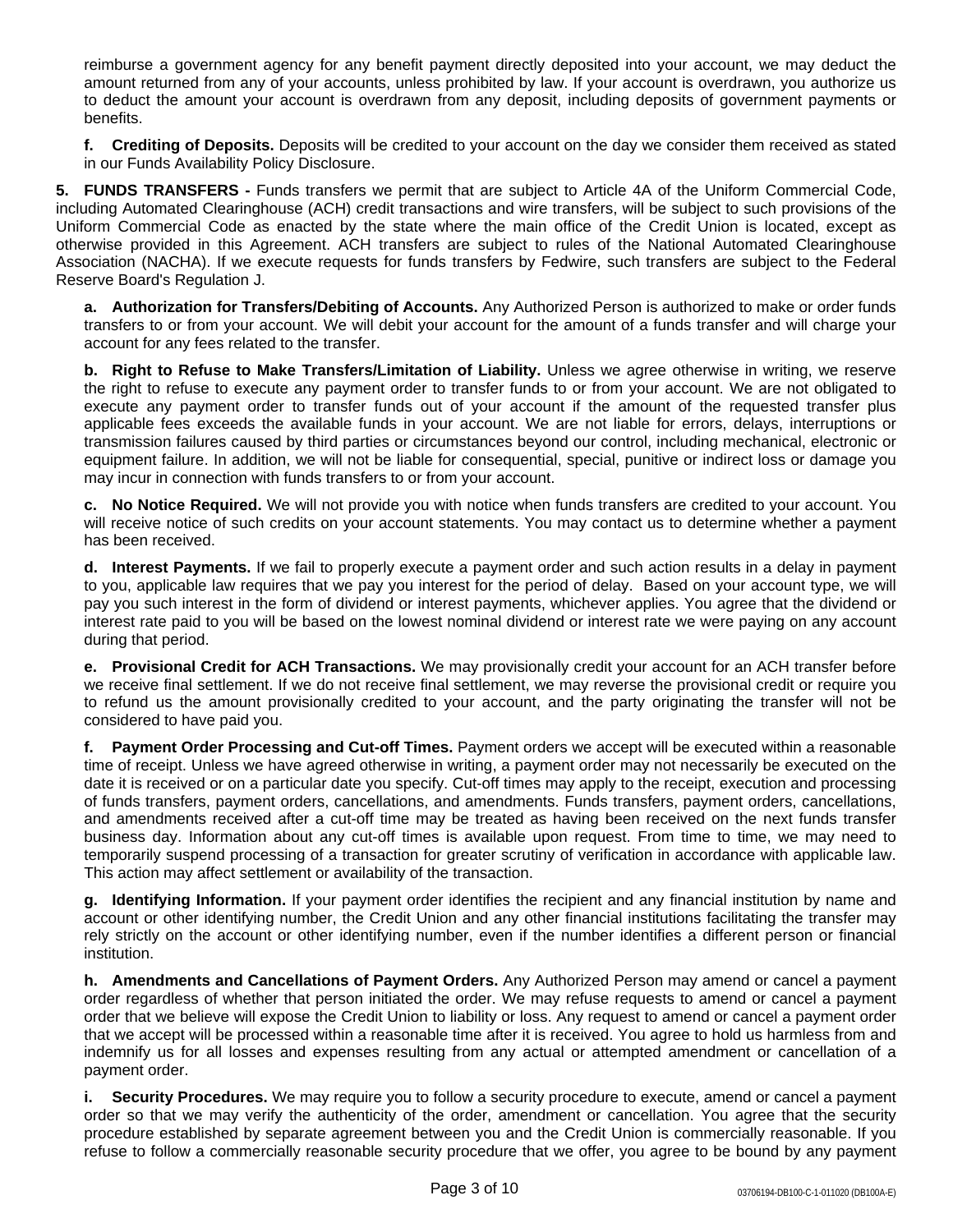order, whether authorized or not, that is issued in your name and accepted by us in good faith in accordance with the security procedure you choose.

**j. Duty to Report Unauthorized or Erroneous Funds Transfers.** You must exercise ordinary care to identify and report unauthorized or erroneous funds transfers on your account. You agree that you will review your account(s) and periodic statement(s). You further agree you will notify us of any unauthorized or erroneous transfers within the time frames described in the "Statements" section of this Agreement.

**k. Recording Telephone Requests.** You agree that we may record payment order, amendment and cancellation requests as permitted by applicable law.

**6. ACCOUNT RATES AND FEES -** We pay account earnings and assess fees against your account as set forth in our business account rate sheet and fee schedule. We may change our business account rate sheet and fee schedule at any time and will notify you as required by law.

**7. TRANSACTION LIMITATIONS -** We reserve the right to restrict withdrawals or transfers from your account and shall not be liable for any restrictive action we take regarding withdrawals, transfers, or the payment or non-payment of checks and drafts, except those damages which may arise solely as a result of the Credit Union's negligence.

**a. Withdrawal Restrictions.** We permit withdrawals if your account has a sufficient available balance to cover the full amount of the withdrawal, and may otherwise honor withdrawal requests in accordance with our overdraft policies or any overdraft protection service you have established with us. Checks and drafts or other transfers or payment orders which are drawn against insufficient available funds may be subject to a fee as set forth in our business account fee schedule. If there are sufficient available funds to cover some, but not all, of your withdrawal request, we may otherwise allow you to make a withdrawal in an amount for which there are sufficient available funds.

We may limit or refuse a withdrawal in some situations, and will advise you accordingly if, for example: (1) there is a dispute between Authorized Persons (unless a court has ordered the Credit Union to allow the withdrawal); (2) a legal garnishment or attachment is served; (3) the account secures any obligation to us; (4) required documentation has not been presented; (5) you fail to repay a Credit Union loan on time; (6) for non-corporate accounts, a depositor is deceased; or, for corporate accounts, the corporation is in bankruptcy proceedings or has been dissolved and the required disposition of the account has not been made; (7) someone with authority to do so requests us not to permit the withdrawal; or (8) there are other circumstances which do not permit us to make the withdrawal. We also reserve the right to refuse any withdrawal which is attempted by any method not specifically permitted by us. We may require you to give written notice of 7 to 60 days before any intended withdrawals.

**b. Transfer Limitations.** For accounts subject to transfer limitations, you may not make more than six withdrawals and transfers to another Credit Union account of yours or to a third party during any month by means of a preauthorized, automatic or internet transfer, by telephonic order or instruction, or by check, draft, debit card, if applicable, or similar order. A preauthorized transfer includes any arrangement with us to pay a third party from your account upon oral or written orders, including orders received via ACH. When a transfer exceeds these limitations, we may refuse or reverse it, assess fees against your account, suspend your account, or close your account and transfer the balance to an account without such transfer limitations. There is no limit on the number of transfers you may make to a Credit Union loan account or on the number of withdrawals you may make if the withdrawal is made in person, by mail, messenger or at an ATM. There is also no limit on the number of telephone requests for withdrawals in the form of a check or draft which is then mailed directly to you, although we may impose a fee for such services.

**8. CERTIFICATE ACCOUNTS -** Any term share, share certificate, time deposit or certificate of deposit account, whichever we offer as allowed by applicable federal or state law, is subject to the terms of this Agreement, our business account rate sheet and fee schedule, Account Receipt(s), if provided, and any other documents we provide for the account, the terms of which are incorporated herein by reference.

**9. OVERDRAFTS AND DISHONORED ITEMS -** An overdraft could occur in your accounts in several ways, such as when there are not sufficient available funds in your accounts upon:

- The payment of checks, EFT's, or other withdrawal request;
- Payments authorized by you;
- The return of unpaid items deposited to your account;
- The assessment of fees; or
- The deposit of items that, according to our Funds Availability Policy Disclosure, are treated as not yet available or finally paid (also called "uncollected funds").

We are not obligated to pay any item presented for payment if your savings or checking accounts do not contain sufficient available funds or the accounts are not covered by an overdraft protection plan as described below. We have no obligation to notify you before we pay or return any item. We may charge your account each time an item is submitted or resubmitted for payment, resulting in multiple fees for a returned item and resubmission of the returned item.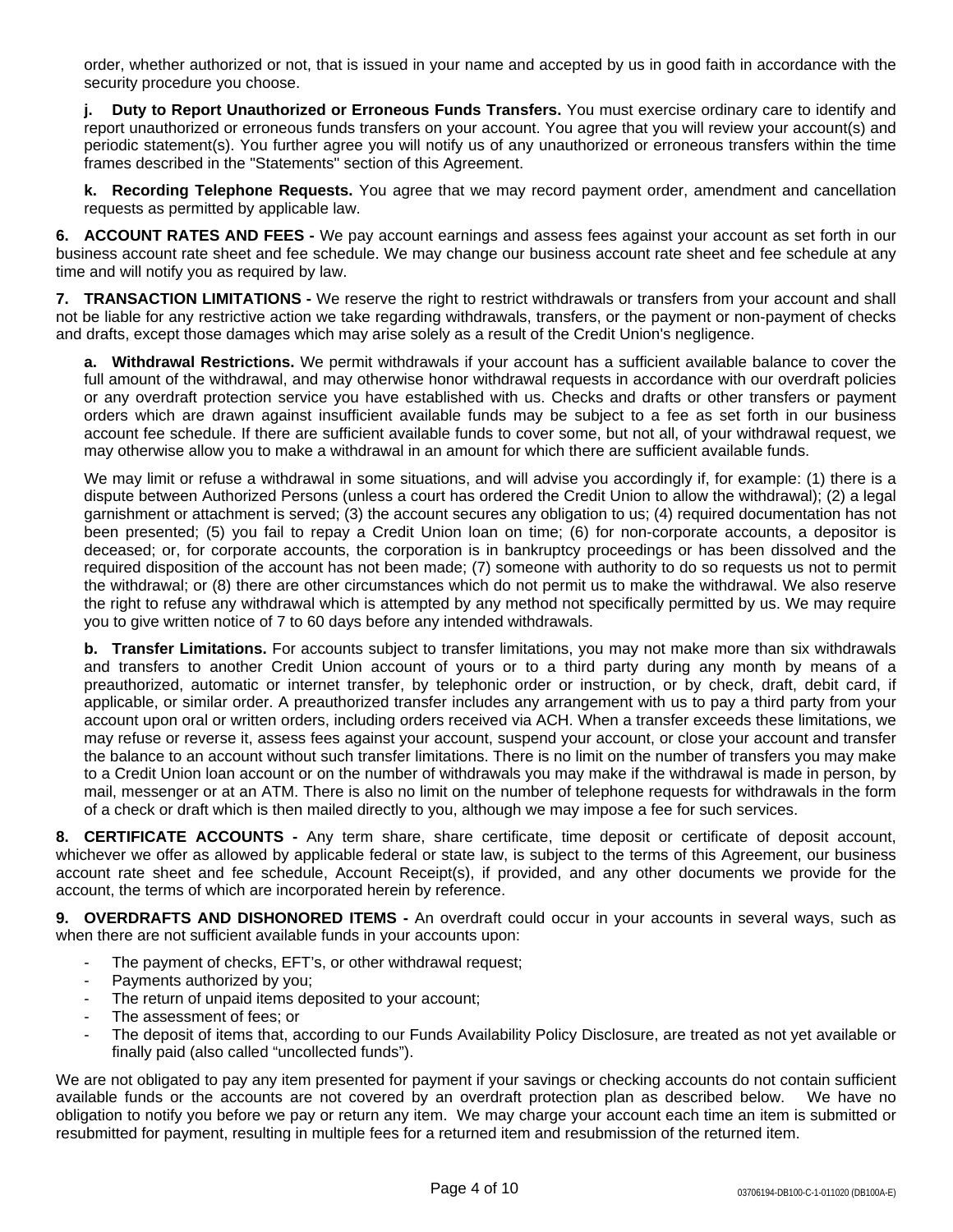Overdraft services should not be viewed as an encouragement to overdraw your savings or checking account. As always, we encourage you to manage your finances responsibly. The Credit Union does not include an available overdraft dollar amount in the balances provided by a teller, ATM or debit card point-of-sale (PIN-based) transaction, PAM (phone) or Online Banking. Services for these transactions are shown in the document the Credit Union uses to capture your affirmative consent.

### **a. Standard Overdraft Practices.**

**Optional Courtesy Pay for Business/Organization Checking Accounts.** Optional Courtesy Pay for your Checking accounts is a noncontractual service that is available for your accounts in good standing. We reserve the right to discontinue this service without prior notice. If the Authorized Person maintains your checking account in good standing and is not in default or delinquent on any Credit Union accounts, as a courtesy, we may pay items that will overdraw the account. An Authorized Person may, on behalf of the Account Owner opt out of this service at any time, but the Authorized Person and the Account Owner are responsible for any overdrawn balances at the time of opting out. We may refuse to pay an item that would overdraw the account at any time, even though we may have previously paid such items for the Account Owner. You may be notified of any items paid that cause the account to be overdrawn. Additionally, you may be notified of items that are returned when there are not sufficient available funds in your account. The overdrawn amount in your account, plus fees (as disclosed in your account fee schedule) are due and payable upon demand.

If you would like to remove this service from the account, an Authorized Person can do so over the phone by calling us at (717) 774-7706 or toll free at (800) 716-2328, visiting us in person, or mailing a request to:

#### P. O. Box 658

New Cumberland, PA 17070

**Optional Courtesy Pay Overdraft Service for Debit Card Transactions (not including ATM withdrawal).** Optional Courtesy Pay Overdraft service for Debit Card Transactions (not including ATM withdrawals), is a noncontractual service available for your accounts in good standing. We reserve the right to discontinue this service without prior notice. If the Authorized Person maintains your checking account in good standing and is not in default or delinquent on any Credit Union accounts, as a courtesy and only after we receive and confirm prior consent from an Authorized Person on your behalf, we may authorize and pay debit card POS transactions that will overdraw the account (when you use your debit card for payment). An Authorized Person may opt out of this service on your behalf, but the Authorized Person and Account Owner are responsible for any overdrawn balance at the time of opting out. Even though we may have previously authorized and paid transactions that overdraw the account, at our own discretion we may decline such transactions at any time. You may be notified when a transaction that is authorized and paid causes the account to become overdrawn, or when a transaction is declined because there are not sufficient available funds in the account, but we have no obligation to notify you before we authorize and pay or decline any transaction. The overdrawn amount in your account, plus fees (as disclosed in your account fee schedule) are due and payable upon demand.

If you would like to remove this service from the account, an Authorized Person can do so over the phone by calling us at (717) 774-7706 or toll free at (800) 716-2328, visiting us in person, or mailing a request to:

P. O. Box 658 New Cumberland, PA 17070

**Automatic Overdraft Protection Option.** An Authorized Person can link the Account Owner's checking account to the Account Owner's savings and/or money market, and/or any other type of savings offered to the Account Owner. If on any day the available funds in the checking account are not sufficient to cover checks and other items posted to the account (including returned items, EFTs, online or mobile banking transfers, ACH transfers, ATM withdrawals, and POS or other ATM/debit card transactions), by linking eligible accounts to the Account Owner's checking account, you authorize us to transfer funds from your linked account to pay any deficiency. Transfers from the linked accounts may help you avoid paying NSF fees.

Our determination of a nonsufficient account balance may be made at any time between presentation of an item (or receipt of an EFT, online or mobile banking transaction, ACH or debit card transaction) and our midnight deadline, with only one review of the account required. If we return an item or decline a transaction for nonsufficient funds, the Account Owner will be charged an NSF fee as set forth in the account fee schedule. We have no obligation to notify you if we return an item or decline a transaction for nonsufficient funds, unless an Authorized Person advises us differently in writing or in person, and then by transferring available funds (if any) from the other linked accounts. Funds in the Account Owner's savings account or other linked accounts may not be available if, for example; they have been pledged as collateral for a debt or holds have been placed on the account.

We are not required to transfer funds to your checking account if:

 Any or all of the savings accounts of the Account Owner are subject to a writ of garnishment, writ of attachment, tax levy, or similar document;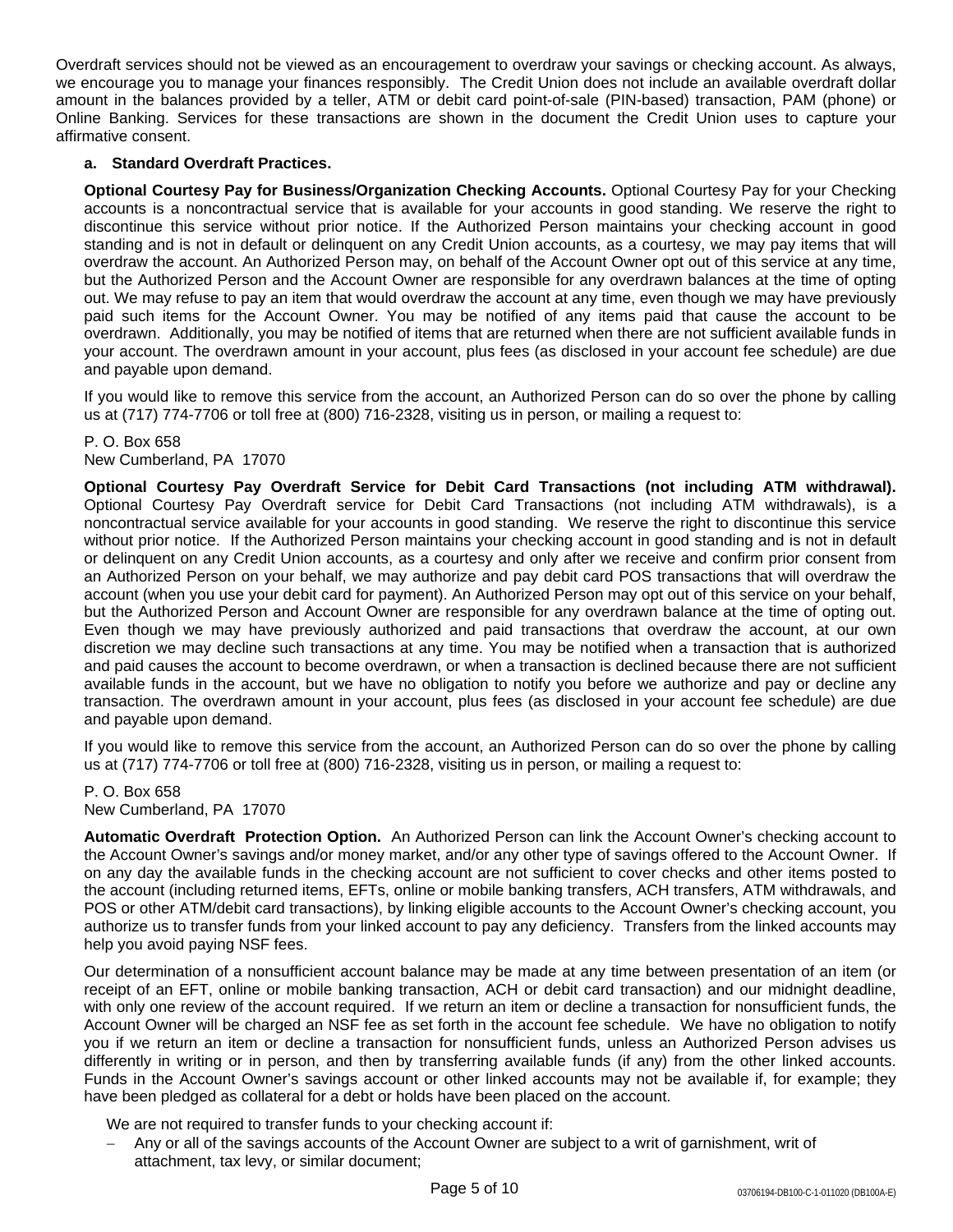- There is a dispute between persons claiming an interest in the Account;
- We are uncertain regarding who is entitled to funds in any account that the Account Owner may have with us; or
- We terminate the Account Owner's accounts or membership as provided in this Agreement.

**b. How Transactions are Posted to Your Account.** Basically, there are two types of transactions that affect your account: credits (deposits of money into your account) and debits (payments out of your account). It is important to understand how each is applied to your account so that you know how much money you have and how much is available to you at any given time. This section explains generally how and when we post transactions to your account.

**Credits.** Deposits are generally added to your account when we receive them. However, in some cases when you deposit a check, the full amount of the deposit may not be available to you at the time of deposit. Please refer to the Funds Availability Policy Disclosure for details regarding the timing and availability of funds from deposits.

**Debits.** There are several types of debit transactions. Common debit transactions are generally described below. Keep in mind that there are many ways transactions are presented for payment by merchants, and we are not necessarily in control of when transactions are received.

- **Checks.** When you write a check, it is processed through the Federal Reserve system. We receive data files of cashed checks from the Federal Reserve each day. The checks drawn on your account are compiled from these data files and paid each day. We process the payments in the order contained in the data file.
- **ACH Payments.** We receive data files every day from the Federal Reserve with Automated Clearing House (ACH) transactions. These include, for example, automatic bill payments you have authorized. ACH transactions for your account are posted throughout the day in order of receipt.
- **PIN-Based Debit Card Purchase Transactions.** These are purchase transactions using your debit card for which a merchant may require you to enter your personal identification number (PIN) at the time of sale. They are processed through a PIN debit network. These transactions are similar to ATM withdrawal transactions because the money is usually deducted from your account immediately at the time of the transaction. However, depending on the merchant, a PIN-based transaction may not be immediately presented for payment.
- **Signature-Based Debit Card Purchase Transactions**. These are purchase transactions using your debit card that are processed through a signature-based network. Rather than entering a PIN, you typically sign for the purchase; however, merchants may not require your signature for certain transactions. Merchants may seek authorization for these types of transactions. The authorization request places a hold on funds in your account when the authorization is completed. The "authorization hold" will reduce your available balance by the amount authorized but will not affect your actual balance. The transaction is subsequently processed by the merchant and submitted to us for payment. This can happen hours or sometimes days after the transaction, depending on the merchant and its payment processor. These payment requests are received in real time throughout the day and are posted to your account when they are received.

The amount of an authorization hold may differ from the actual payment because the final transaction amount may not yet be known to the merchant when you present your card for payment. For example, if you use your debit card at a restaurant, a hold will be placed in an amount equal to the bill presented to you; but when the transaction posts, it will include any tip that you may have added to the bill. This may also be the case where you present your debit card for payment at gas stations, hotels and certain other retail establishments. We cannot control how much a merchant asks us to authorize, or when a merchant submits a transaction for payment.

This is a general description of certain types of transactions. These practices may change, and we reserve the right to pay items in any order we choose as permitted by law.

**c. Understanding Your Account Balance.** Your checking account has two kinds of balances: the actual balance and the available balance. Your actual balance reflects the full amount of all deposits to your account as well as payment transactions that have been posted to your account. It does not reflect checks you have written and are still outstanding or transactions that have been authorized but are still pending. Your available balance is the amount of money in your account that is available for you to use. Your available balance is your actual balance less: (1) holds placed on deposits; (2) holds on debit card or other transactions that have been authorized but are not yet posted; and (3) any other holds, such as holds related to pledges of account funds and minimum balance requirements or to comply with court orders. We use your available balance to determine whether there are sufficient funds in your account to pay items, including checks and drafts, as well as ACH, debit card and other electronic transactions. Pending transactions and holds placed on your account may reduce your available balance and may cause your account to become overdrawn regardless of your actual balance. In such cases, subsequent posting of the pending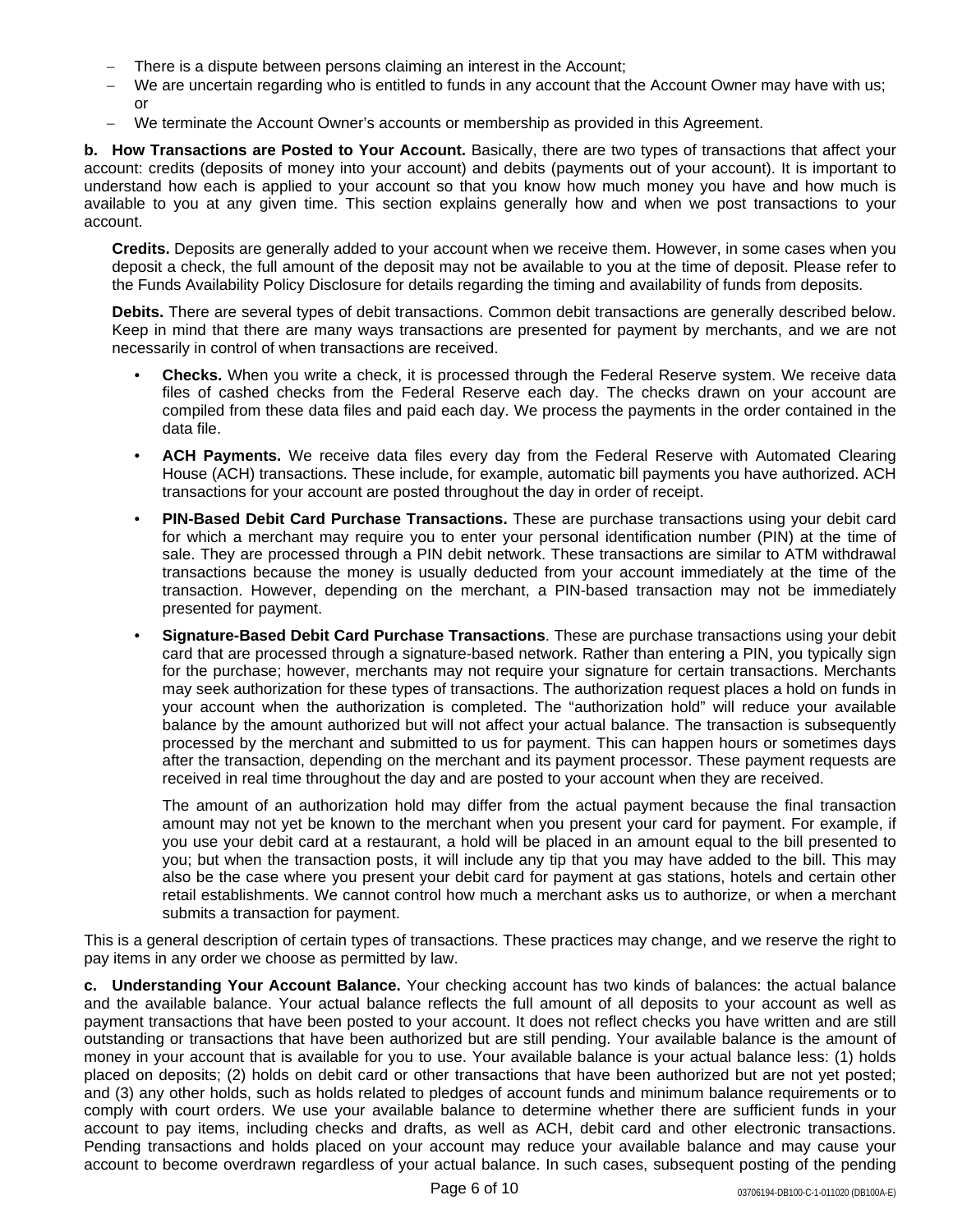transactions may further overdraw your account and be subject to additional fees. You should assume that any item which would overdraw your account based on your available balance may create an overdraft. You may check your available balance online at ncfcu@ncfcuonline.org, at an ATM, by visiting a credit union branch or by calling us at 717-774-7706.

**10. CHECKS OR DRAFTS PRESENTED FOR PAYMENT IN PERSON -** We may refuse to accept any check or draft drawn on your account that is presented for payment in person. Such refusal shall not constitute a wrongful dishonor of the check or draft, and we shall have no liability for refusing payment. If we agree to cash a check or draft that is presented for payment in person, we may require the presenter to pay a fee. Any applicable fees for cashing checks or drafts are stated in our business account fee schedule.

**11. POSTDATED AND STALEDATED CHECKS OR DRAFTS -** You agree not to draw or issue any check or draft that is postdated. If you draw or issue a check or draft that is payable on a future date, we will have no liability if we pay the check or draft before its payment date. You agree not to deposit checks, drafts, or other items before they are properly payable. We are under no obligation to pay a check or draft drawn on your account that is presented more than six months after the date it was written; however, if the check or draft is paid against your account, we will have no liability for such payment.

**12. FOREIGN CURRENCY -** All checks or drafts drawn on your account shall be payable in currency of the United States. You agree not to draw a check or draft that is payable in any foreign currency. If you give us an order to pay a check or draft in a foreign currency, we have the right to return the check or draft unpaid. However, if we pay the check or draft, we will not be responsible for the currency conversion or any fees assessed for collection, and you will be bound by our determination of the currency conversion rate, the data used and the manner in which we make the conversion.

## **13. STOP PAYMENT ORDERS**

**a. Stop Payment Order Request.** Any Authorized Person may request a stop payment order on any check or draft drawn on your account. To be binding, the order must accurately describe the check or draft, including the exact account number, check or draft number, and amount of the check or draft. This exact information is necessary for the Credit Union to identify the check or draft. If we receive incorrect or incomplete information, we will not be responsible for failing to stop payment on the check or draft. In addition, we must receive sufficient advance notice of the stop payment order to allow us a reasonable opportunity to act on it. If we recredit your account after paying a check or draft over a valid and timely stop payment order, you agree to sign a statement describing the dispute with the payee, to transfer to us all of your rights against the payee or other holders of the check or draft, and to assist us in any legal action.

You may not stop payment on any certified check, cashier's check, teller's check or any other check, draft or payment guaranteed by us.

**b. Duration of Order.** You may make an oral stop payment order which will lapse within 14 calendar days unless you confirm it in writing, or in a record if allowed by applicable law, within that time. A written stop payment order is effective for six months and may be renewed from time to time in writing, or in a record if allowed by applicable law. We do not have to notify you when a stop payment order expires.

**c. Liability.** Fees for stop payment orders are set forth on our business account fee schedule. Although payment of an item may be stopped, you may remain liable to any item holder, including us. You have the burden of establishing the fact and amount of loss resulting from the payment of an item contrary to a binding stop payment order. You agree to indemnify and hold the Credit Union harmless from all costs, including attorney's fees and all damages or claims related to our refusal to pay an item, as well as claims of the Account Owner or of any payee or endorsee for failing to stop payment of an item as a result of incorrect information provided by you.

**d. Cancel Payment of Debit Card or POS Transactions.** You may not cancel a payment for any debit card transaction or POS transfer once you have completed the transaction with the merchant.

**14. CREDIT UNION LIABILITY -** If we do not properly complete a transaction according to this Agreement, we will be liable for your losses or damages not to exceed the amount of the transaction, except as otherwise provided by law or elsewhere in this Agreement. We will not be liable if, for example: (1) your account contains an insufficient available balance for the transaction; (2) circumstances beyond our control prevent the transaction; (3) your loss is caused by your or another financial institution's negligence; or (4) your account funds are subject to legal process or other claim. We are not liable if checks, drafts or other items were forged or altered so that the forgery or alteration could not be reasonably detected. We will not be liable for consequential damages, except liability for wrongful dishonor. We are not responsible for a check or draft that is paid by us if we acted in a commercially reasonable manner and exercised ordinary care. We exercise ordinary care if our actions or nonactions are consistent with applicable state law, federal reserve regulations and operating letters, clearinghouse rules, and general banking practices followed in the area we serve. You grant us the right, in making payments of deposited funds, to rely exclusively on the form of the account and the terms of this Agreement. Any conflict between what you or our employees may say or write will be resolved by reference to this Agreement.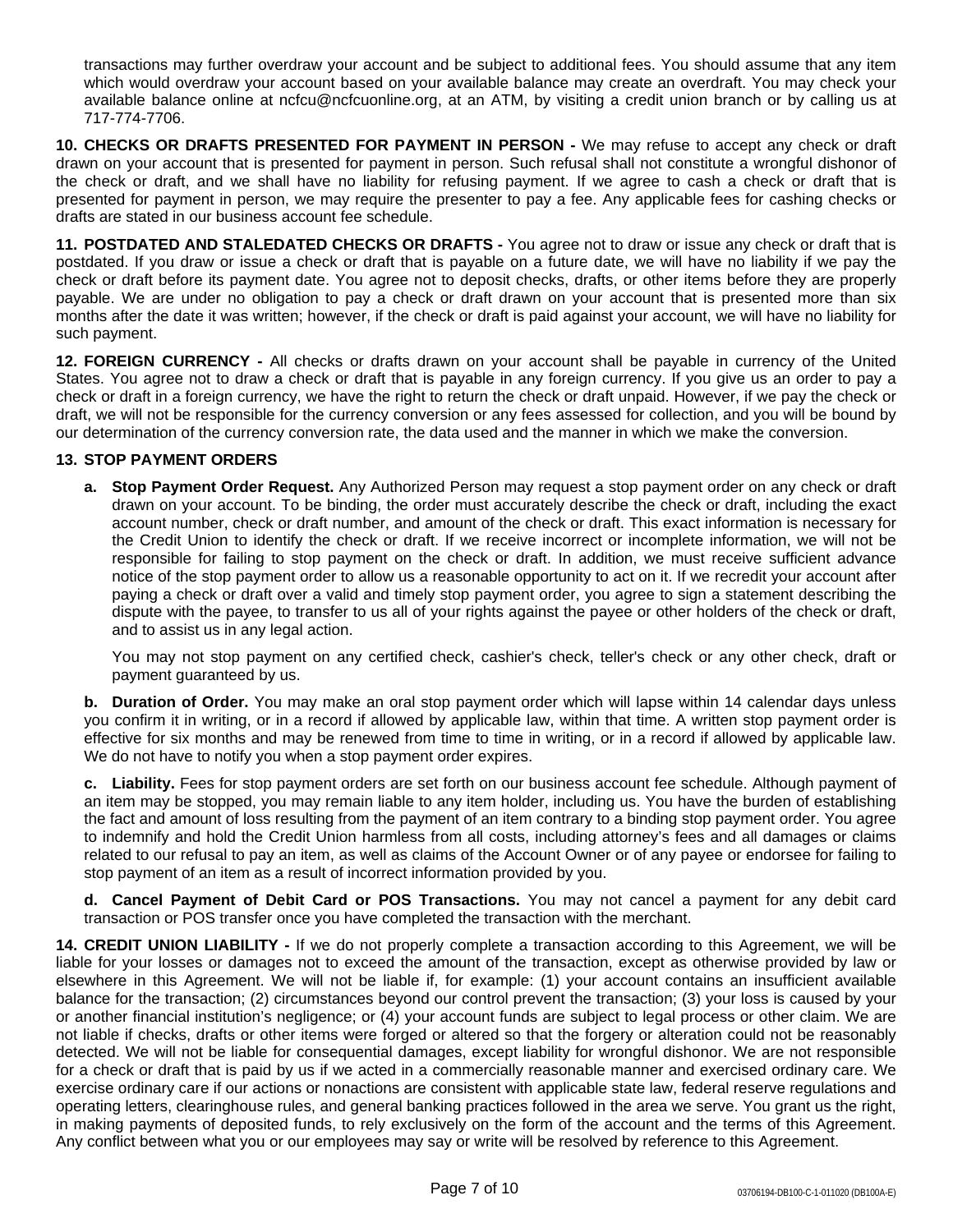**15. UNAUTHORIZED USE OF CHECK OR DRAFT WRITING AND FACSIMILE SIGNATURE EQUIPMENT -** You are responsible for maintaining the security of all facsimile signatures, check or draft writing equipment and supplies. You must promptly notify us in writing of the loss or theft of any checks or drafts or the unauthorized use of facsimile signature equipment, as well as the circumstances surrounding the loss, theft or unauthorized use. We are not liable for any unauthorized use of a facsimile signature.

**16. PLEDGE, RIGHT OF OFFSET AND STATUTORY LIEN -** Unless prohibited by law, you pledge and grant as security for all obligations you may have now or in the future, except obligations secured by your principal residence, all shares and dividends and all deposits and interest, if any, in all accounts you have with us now and in the future. If you pledge a specific dollar amount in your account(s) for a loan, we will freeze the funds in your account(s) to the extent of the outstanding balance of the loan or, if greater, the amount of the pledge if the loan is a revolving loan. Otherwise, funds in your pledged account(s) may be withdrawn unless you are in default. You agree we have the right to offset funds in any of your accounts against any obligation owed to us. Federal or state law, depending on whether we have a federal or state charter, gives us a lien on all shares and dividends and all deposits and interest, if any, in the account(s) you have with us now and in the future. Except as limited by state or federal law, the statutory lien gives us the right to apply the balance of all your accounts to any obligation on which you are in default. After you are in default, we may exercise our statutory lien rights without further notice to you.

Your pledge and our statutory lien rights will allow us to apply the funds in your account(s) to what you owe **when you are in default, except as limited by state or federal law.** If we do not apply or offset the funds in your account(s) to satisfy your obligation, we may place an administrative freeze on your account(s) in order to protect our statutory lien rights and may apply or offset the funds in your account(s) to the amount you owe us at a later time. The statutory lien and your pledge does not apply to any Individual Retirement Account or any other account that would lose special tax treatment under state or federal law if given as security. By not enforcing our right to apply or offset funds in your account(s) to your obligations that are in default, we do not waive our right to enforce these rights at a later time.

**17. TRANSFER OF ACCOUNT -** All accounts are nonassignable and nontransferable to third parties except by us.

**18. LEGAL PROCESS -** If any legal action is brought against your account, we may pay out funds according to the terms of the action or refuse any payout until the dispute is resolved, as permitted by law. Any expenses or attorney's fees we incur responding to legal process may be charged against your account without notice, unless prohibited by law. Any legal process against your account is subject to our lien and security interest.

**19. ACCOUNT INFORMATION -** Upon request, we will give you the name and address of each agency from which we obtain a credit report regarding your account. We agree not to disclose account information to third parties except when: (1) it is necessary to complete a transaction; (2) the third party seeks to verify the existence or condition of your account in accordance with applicable law; (3) such disclosure is made to comply with the law or an order issued by a court or government agency; (4) you give us written permission; or (5) as otherwise permitted by applicable law. We may provide information to credit bureaus about an insolvency, delinquency, late payment or default on your account to include in your credit report.

## **20. NOTICES**

**a. Name or Address Changes.** You are responsible for promptly notifying us of any address or name change. The Credit Union is only required to attempt to communicate with you at the most recent address you have provided to us. If we attempt to locate you, we may impose a service fee as set forth on our business account fee schedule.

**b. Notice of Amendments.** Except as prohibited by applicable law, we may at any time change the terms of this Agreement. We will notify you, in a manner we deem appropriate under the circumstances, of any changes in terms, rates, or fees as required by law.

**c. Effect of Notice.** Any written notice you give us is effective when we receive it. Any written notice we give to you is effective when it is provided electronically or is deposited in the U.S. mail, postage prepaid and addressed to you at your statement mailing address, and will be effective whether or not received by you.

**d. Electronic Notices.** If you have agreed to receive notices electronically, we may send you notices electronically and discontinue mailing paper notices to you until you notify us that you wish to reinstate receiving paper notices.

**21. TAXPAYER IDENTIFICATION NUMBER AND BACKUP WITHHOLDING -** You agree that we may withhold taxes from any dividends or interest earned on your account as required by federal, state or local law or regulations. Your failure to furnish a correct Taxpayer Identification Number (TIN) or meet other requirements may result in backup withholding. If your account is subject to backup withholding, we must withhold and pay to the Internal Revenue Service a percentage of dividends, interest, and certain other payments. If you fail to provide your TIN within a reasonable time, we will close your account and return the balance to you, less any applicable service fees.

## **22. STATEMENTS**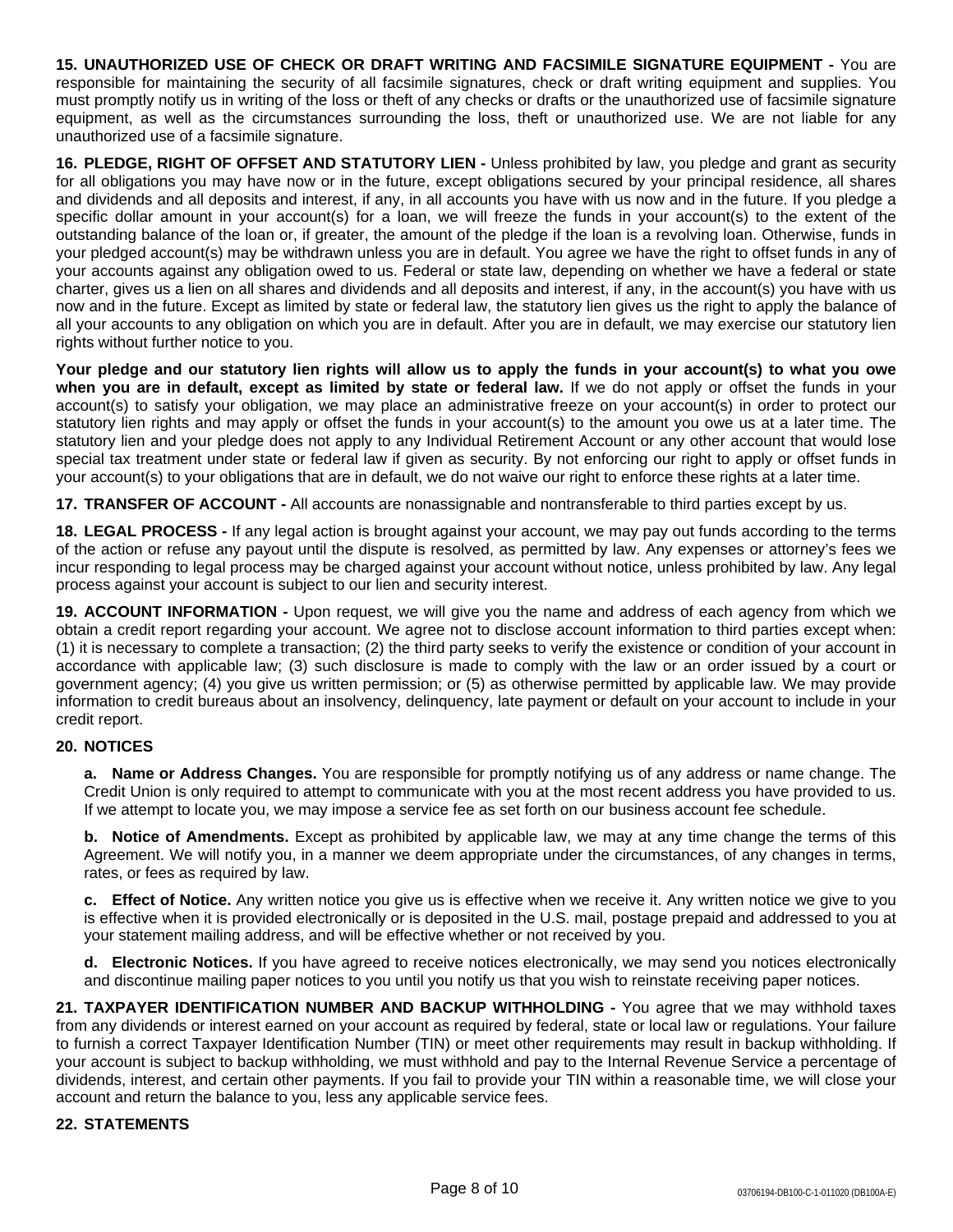**a. Contents.** If we provide a periodic statement for your account, you will receive a statement that shows the transactions and activity on your account during the statement period. For share draft or checking accounts, you understand and agree that your original check or draft, when paid, becomes property of the Credit Union and may not be returned to you, but copies may be retained by us or payable through financial institutions and made available upon your request. You understand and agree that statements are made available to you on the date they are mailed to you or, if you have requested, on the date they are made available to you electronically. You also understand and agree that checks, drafts or copies thereof are made available to you on the date the statement is mailed to you or is provided to you electronically, even if the checks or drafts do not accompany the statement.

**b. Examination.** You are responsible for promptly examining each statement upon receiving it and reporting any irregularities to us. If you fail to report to us, within a reasonable time after receiving your statement, any irregularities, such as forged, altered, unauthorized, unsigned, or otherwise fraudulent items drawn on your account, erroneous payments or transactions, or other discrepancies that are reflected on your statement we will not be responsible for your loss. In addition, we will not be responsible for any such items, payments, transactions, or other discrepancies reflected on your statement if you fail to notify us within 33 days of the date we sent or otherwise provided the statement to you. We also will not be liable for any items that are forged or altered in a manner not detectable by a reasonable person, including the unauthorized use of facsimile signature equipment.

**c. Notice to the Credit Union.** You agree that the Credit Union's retention of checks or drafts does not alter or waive your responsibility to examine your statements or the time limit for notifying us of any errors. The statement will be considered correct for all purposes, and we will not be liable for any payment made or charge to your account unless you notify us in writing within the above time limit for notifying us of any errors.

If timely notice is given, we reserve the right to make a final reasonable determination regarding whether and in what amount any adjustment shall be made. If you fail to receive a periodic statement, you agree to notify us within 14 days of the time you regularly receive a statement.

**d. Address.** If we mail you a statement, we will send it to the last known address shown in our records. If you have requested that we send your statement electronically, we will send it to the last e-mail address shown in our records.

**23. INACTIVE ACCOUNTS -** As allowed by applicable law, we may classify your account as inactive or dormant and assess a fee if you have not made any transactions in your account over a specified period of time. The period of inactivity, the fee for servicing an inactive or dormant account, and the minimum balance required to avoid the service fee, if any, are set forth in our business account fee schedule. You authorize us to transfer funds from another account of yours to cover any service fees, if applicable. To the extent allowed by law, we reserve the right to transfer all funds in an inactive or dormant account to an account payable or reserve account and to suspend any further account statements. If a deposit or withdrawal has not been made on the account and we have had no other sufficient contact with you within the period specified by state law, the account will then be presumed to be abandoned. Funds in abandoned accounts will be reported and remitted in accordance with state law. Once funds have been turned over to the state, we have no further liability to you for such funds. If you choose to reclaim such funds, you must apply to the appropriate state agency.

**24. TERMINATION OF ACCOUNT -** We may terminate your account at any time without prior notice to you or may require you to close your account and apply for a new account. We are not responsible for payment of any check, draft, transfer or item after your account is terminated; however, if we pay a check, draft, transfer or other item after termination, you agree to reimburse us for the amount of our payment as well as any applicable fees.

You may terminate this Agreement by closing all of your accounts. If your account is a dividend or interest-bearing account, any deposit or part of a deposit that we have returned or attempted to return to you upon termination of your account will no longer bear dividends or interest, as applicable. When the account is closed, you will receive the balance remaining in the account after we have made all appropriate deductions and charges. The termination of this Agreement and the account does not release you from the obligation for payment of accrued fees or your liability for any checks or drafts in process.

**25. TERMINATION OF MEMBERSHIP; LIMITATION OF SERVICES -** You may terminate your membership by giving us written notice or by withdrawing your minimum required membership share, if any, and closing all of your accounts. You may be expelled from membership for any reason allowed by applicable law. We may restrict account access and services without notice to you when your account is being misused; you have demonstrated conduct which is abusive in nature; as outlined in any policy we have adopted regarding restricting services; or as otherwise permitted by law.

**26. DEATH OF ACCOUNT OWNER -** If an account is held in the name of an individual person or a business that is organized as a sole proprietorship, we may continue to honor all transfer orders, withdrawals, deposits and other transactions on the account until we are notified of the Account Owner's death. Once we are notified of an Account Owner's death, we may pay checks or drafts or honor other payments or transfer orders authorized by the Account Owner for a period of ten days after the Account Owner's death unless we receive instructions from any person claiming an interest in the account to stop payment on the checks, drafts or other items. We may require anyone claiming a deceased Account Owner's account funds to indemnify us for any losses resulting from our honoring that claim. This Agreement will